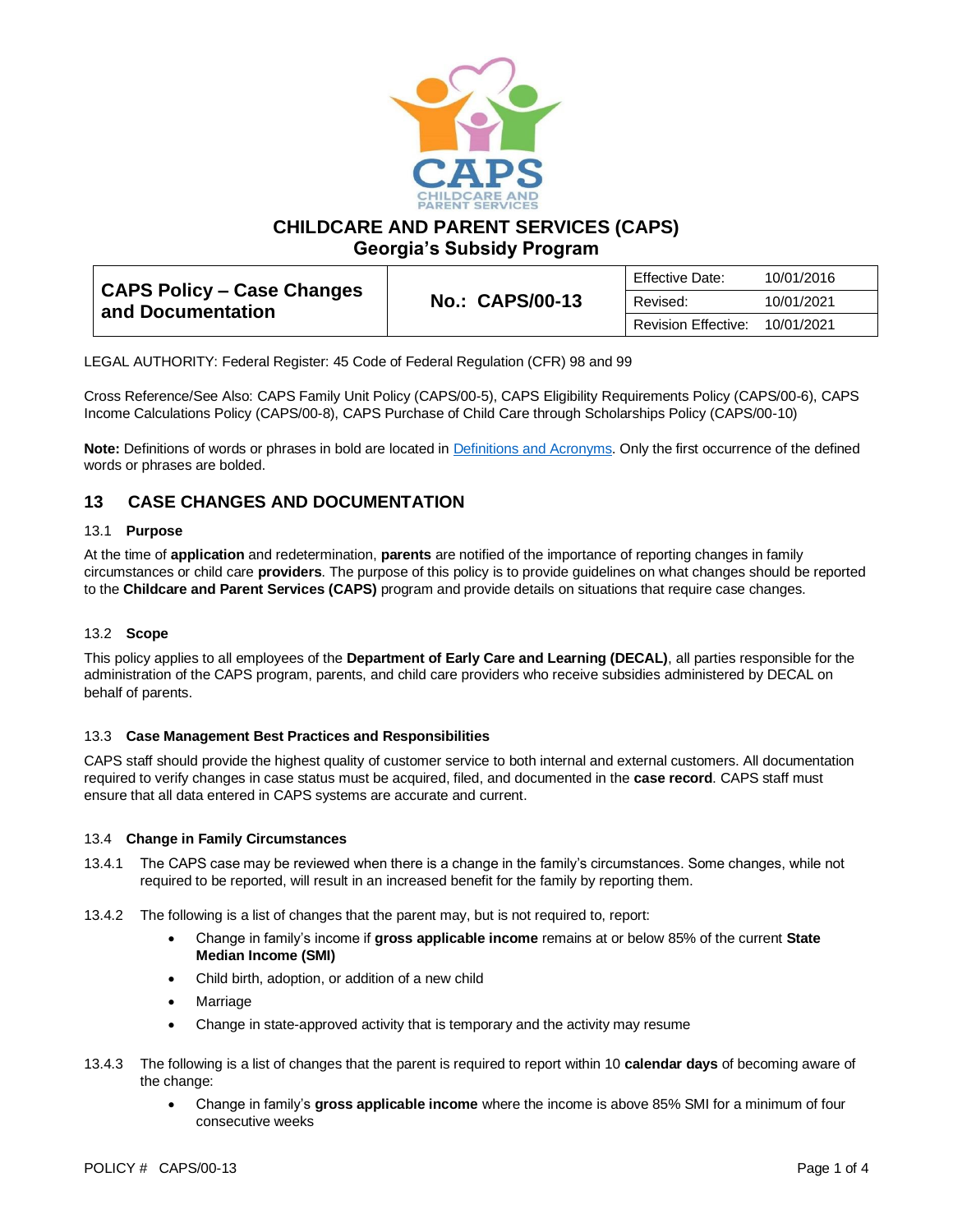| <b>CAPS Policy – Case Changes</b><br>and Documentation | <b>No.: CAPS/00-13</b> | <b>Effective Date:</b>     | 10/01/2016 |
|--------------------------------------------------------|------------------------|----------------------------|------------|
|                                                        |                        | Revised:                   | 10/01/2021 |
|                                                        |                        | <b>Revision Effective:</b> | 10/01/2021 |

- Change in activity that is not temporary (e.g., loss of **employment**, graduation from school or training activity)
- Request for change in child care provider
- Any change in child care arrangements (including child care provider's location, relationship of the provider and the child, cost, or need for care).
- There is no longer a need for CAPS services
- Family moves out of the state of Georgia
- Change in contact information (e.g., phone number, email address, mailing address)

# 13.5 **Verification**

13.5.1 The parent may be required to submit verification documents for any reported change as prescribed i[n CAPS](https://caps.decal.ga.gov/assets/downloads/CAPS/06-CAPS_Policy-Eligibility%20Requirements.pdf)  [Eligibility Requirements Policy \(CAPS/00-6\)](https://caps.decal.ga.gov/assets/downloads/CAPS/06-CAPS_Policy-Eligibility%20Requirements.pdf) an[d CAPS Income Calculations Policy \(CAPS/00-8\).](https://caps.decal.ga.gov/assets/downloads/CAPS/08-CAPS_Policy-Income%20Calculations.pdf)The parent will be given a specific time period to submit the supporting documents and information. Verification documents may be submitted in person, by mail, or online through the state's integrated eligibility system.

#### 13.6 **Change Status and Disposition**

- 13.6.1 CAPS staff have up to 14 calendar days from the date of the change report to provide the parent with a written disposition of the change request.
- 13.6.2 The change request may be disposed as unable to process for either of the following reasons: 13.6.2.1 It is a duplicate change.
	- 13.6.2.2 The parent did not provide all required information and verifications to process the change request by the specified due date.

#### 13.7 **Changing Child Care Providers**

- 13.7.1 When choosing to change child care providers, the parent must notify CAPS. Scholarships with the previous child care provider must be expired and scholarships must be authorized and issued to the new provider.
	- 13.7.1.1 Whenever possible, services at the new provider should start at the beginning of a new **service week**. If care at a new provider is needed any time after the service week has begun, payments should reflect authorization based on services provided. If a child attends more than one provider during the service week based on the change, payment can be authorized for both the old and new provider, as long as the child attended at least one day of service.
- 13.7.2 When a parent initiates a change in providers without notifying CAPS and there is not a **child care scholarship** that authorizes subsidies with the new provider, the parent is responsible for the full cost of the child care. CAPS will not pay for services retroactively for any period prior to authorization.
- 13.7.3 **Registration fees for provider changes:** The CAPS program will only pay one registration fee per calendar year per child per unique provider. CAPS does not pay registration fees for care authorized in informal provider settings.

Note: CAPS does not pay for other costs, including but not limited to, transportation, meals, activity fees, or book fees that are separate from the weekly rates established by the provider.

#### 13.8 **Non-temporary change in state-approved activity**

- 13.8.1 CAPS parents who permanently lose their employment or stop attending education/training programs 13 weeks or more prior to the end of their current eligibility period will be allowed job search as an approved activity for 13 weeks from the date the activity ended.
	- 13.8.1.1 If the parent resumes participation in a state-approved activity at any level during the 13-week job search period, on-going child care can continue for the duration of the existing eligibility period.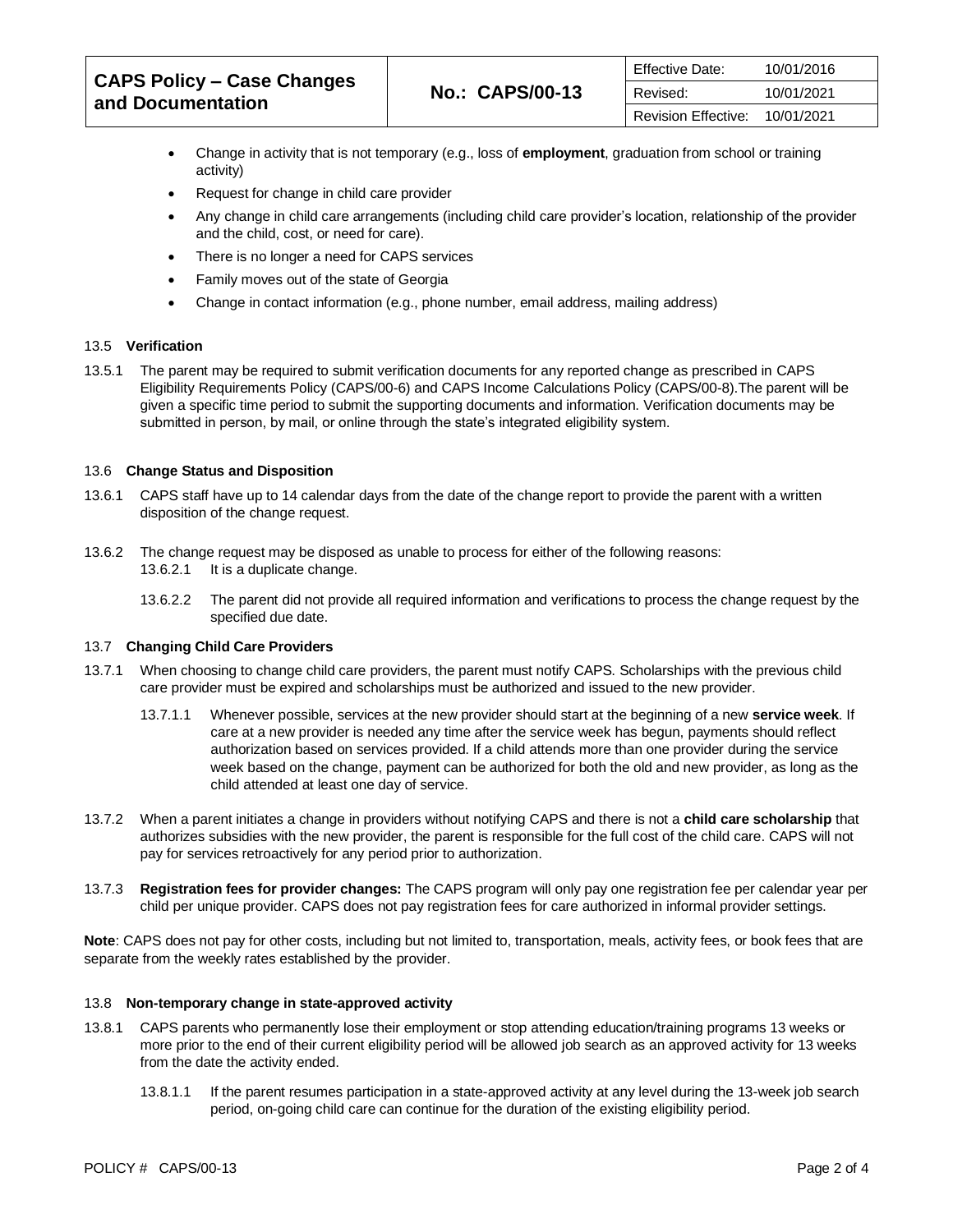| <b>CAPS Policy – Case Changes</b><br>and Documentation | <b>No.: CAPS/00-13</b> | <b>Effective Date:</b> | 10/01/2016 |
|--------------------------------------------------------|------------------------|------------------------|------------|
|                                                        |                        | Revised:               | 10/01/2021 |
|                                                        |                        | Revision Effective:    | 10/01/2021 |

- 13.8.1.2 If the parent does not resume participation in a state-approved activity at any level during the 13-week job search period, the case will close at the end of the 13-week job search period.
- 13.8.2 CAPS parents who permanently lose their employment or stop attending education/training programs with 12 weeks or less remaining in their current eligibility period will remain eligible for on-going childcare through the end of their current eligibility period. At annual redetermination, the parent must meet applicable state-approved activity requirements.

#### 13.9 **Case Suspensions**

The term **suspension** shall apply when a case is active but there are no active scholarships.

| <b>Suspension Reason</b> | <b>Description</b>                                                                                                           |  |
|--------------------------|------------------------------------------------------------------------------------------------------------------------------|--|
| <b>Child not in Care</b> | When a child will not be in care for an extended period of time, the case may be suspended.                                  |  |
|                          | Absenteeism of the child may include: vacation, extended illness, or other extenuating<br>Α.<br>circumstances.               |  |
|                          | Suspension for children not in care should not extend beyond three weeks per eligibility<br>В.<br>period.                    |  |
| <b>Parent Request</b>    | Cases may be suspended at the request of the parent.                                                                         |  |
|                          | Suspension by request should not extend beyond 12 weeks per eligibility period.<br>Α.                                        |  |
|                          | Reasons a parent may request a case suspension include, but are not limited to, the<br>В.<br>following:                      |  |
|                          | Place of employment or educational program is seasonally closed (e.g., public<br>$\bullet$<br>school employees and students) |  |
|                          | Maternity leave after the birth or adoption of a child                                                                       |  |

13.9.1 CAPS cases may be suspended for the following reasons:

- 13.9.2 When the child care case is suspended, the case will remain open; however, CAPS will not make subsidy payments.
- 13.9.3 The parent must be informed, and the child care provider notified that any charges during the time CAPS does not make subsidy payments are to be negotiated between the parent and the provider.
- 13.9.4 In the case of all suspensions, the parent must contact CAPS to have their case reinstated.

#### 13.10 **Case Closures**

- 13.10.1 There are instances where the CAPS case may be closed during the eligibility period. When the CAPS case is being closed, the parent and the child care provider will be notified no later than 14 calendar days prior to the closure.
- 13.10.2 The following is a list of reasons for CAPS case closures:
	- The family's income exceeds 85% of the current SMI for a period of four or more consecutive weeks.
	- There has been a **program violation** and the **sanction** is closure of the child care case.
	- The parent voluntarily withdraws from the CAPS program.
	- There are excessive unexplained absences, and the parent cannot be reached using the most recently provided contact information. Excessive unexplained absence occurs when it is confirmed that CAPS subsidies have not been used by the parent for authorized children, with no contact or previous notification of absence, for a period of at least 30 calendar days. CAPS will attempt to contact parents through each communication channel available (phone, mail, and email) at least two times prior to closing their case for abandonment.
	- The parent fails to respond to or honor the Child Care Claim and Repayment Statement, or the parent fails or refuses to cooperate with an investigation conducted by DECAL investigative staff.